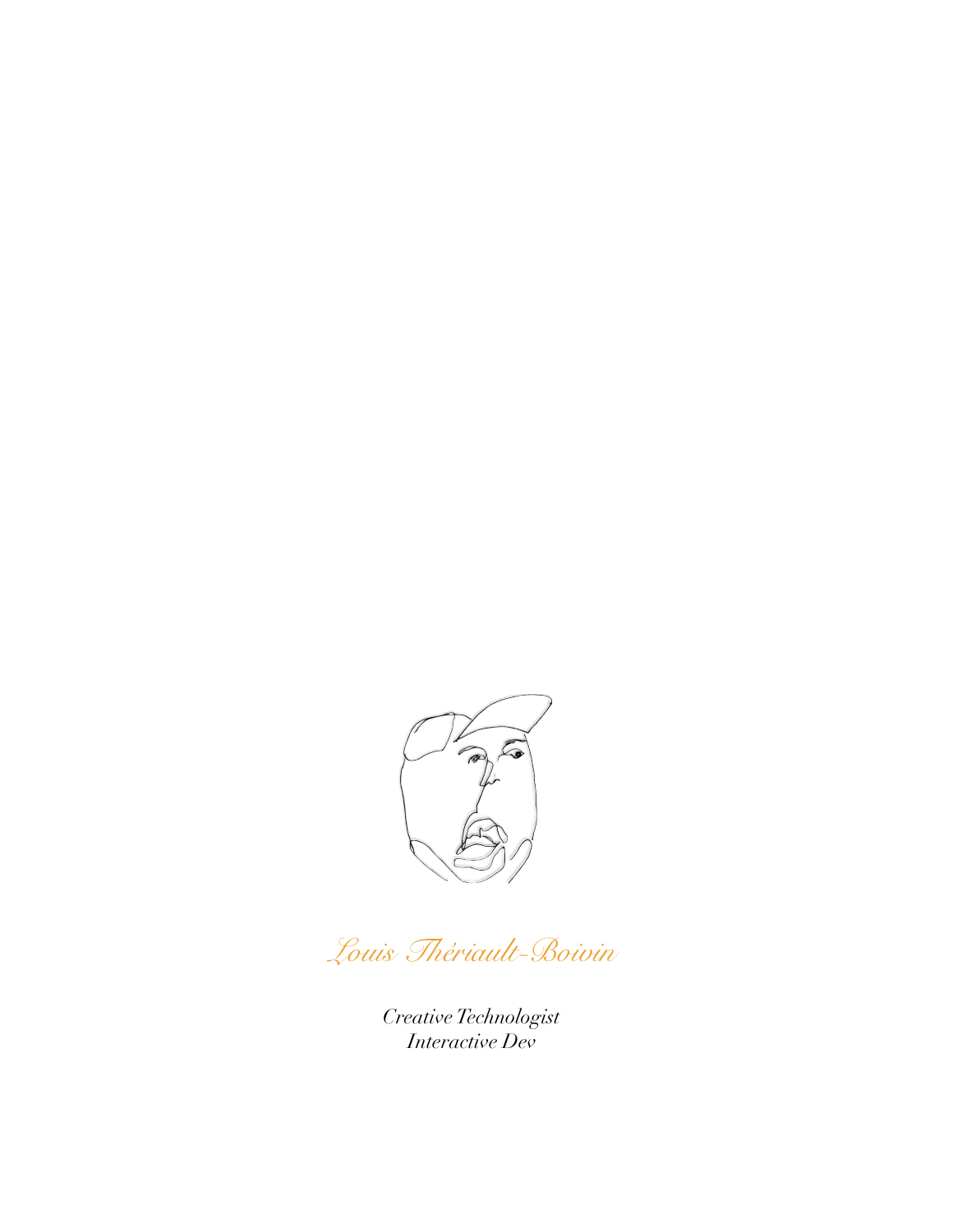

- Interactive Developer / VFX Artist (Unity, Unreal, Shaders, C#, AR/XR) DPT 2019- 2021
- Interactive Developer (Unity, Python, OpenCV, Touch Designer) Réalisations Montréal 2017- 2019
- Interactive Trainer Société des Arts Technologiques 2017
- Technical Trainer Apple Canada 2016 - 2017

Genius - Apple Canada 2015 - 2017

### **Art Shows and other cool stuff**

- Zora Jones 10 Billions Angels (en collaboration avec Zora jones et Sinjin Hawke), Montréal Canada 2020
- Objekt + Ezra Miller (Setup facial MOCAP Realtime), Berlin 2019
- Conscious Coin (with Samuel Walker) Festival Chromatic, Montréal 2018
- Admin Pavillon Galerie Ubisoft, Ubisoft Montréal 2017
- Invited Speaker Symposium 2017, Société des Arts Technologiques 2017
- Art Market Simulator Superchief Gallery, New York 2017
- Closing Ceremony, for Felt Zine, b4bel4b Gallery, Oakland California 2017
- Second Night Nuit Blanche, Espace des Mêmes-Cacaïstes, Montréal 2017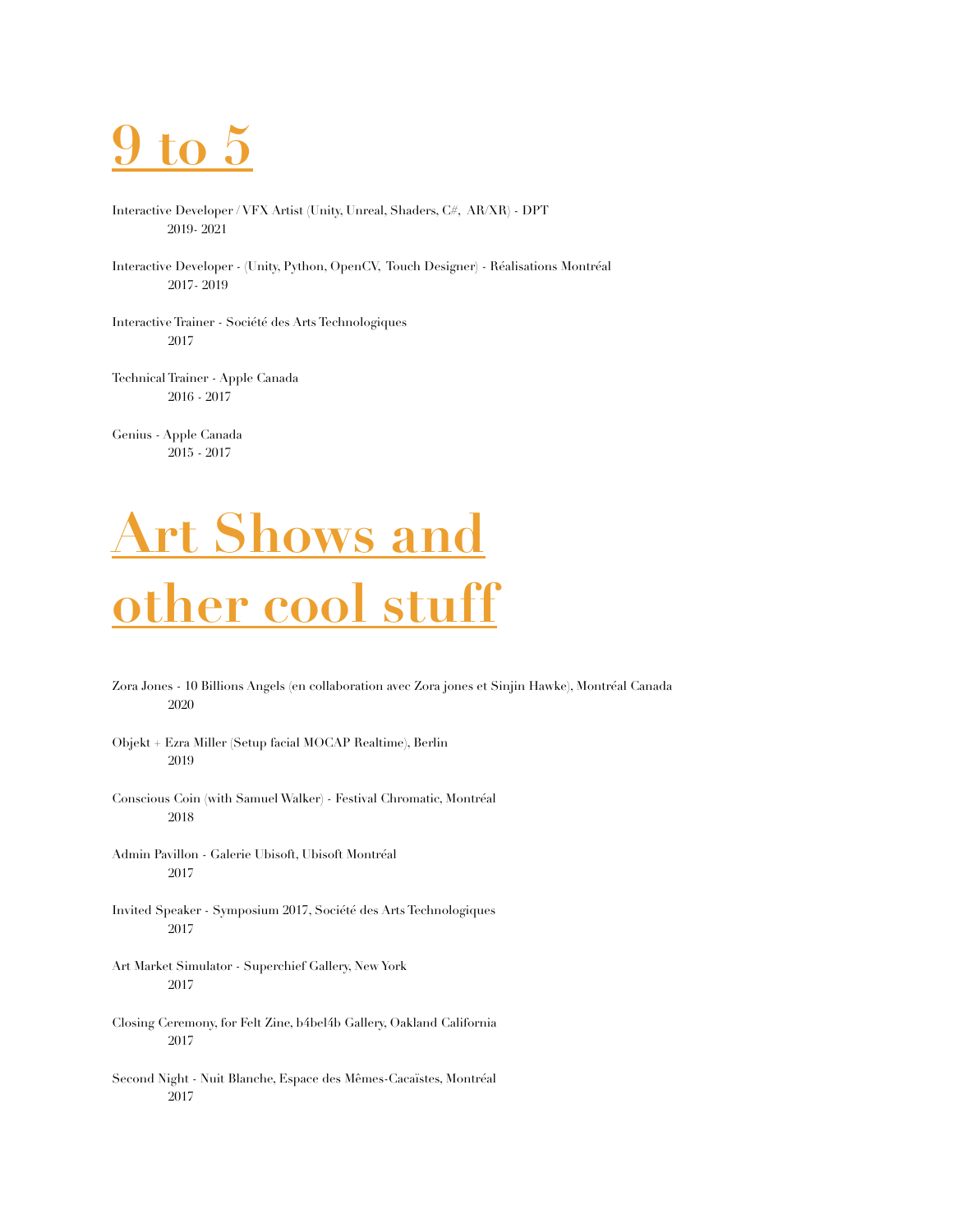Moment Factory Scholarship 2017

Nocturne du MAC - Video Mapping and VJ'ing, Montréal en Lumière, Musée d'art contemporain de Montréal, Montréal 2014

#### **Coffees and Exams**

Université du Québec à Montréal Médias interactifs, 2016-2019

Collège Édouard-Montpetit Intégration multimédias, 2011 - 2013

## **Skills and Techs**

#### Skills :

- **Creative Technology** : R&D, Consultation, Prototypes
- **XR**  AR VR
- **Filtres Instagram + Facebook** : Spark AR
- **3D**  Modeling, Shading, Rigging, Rendering
- **Realtime VFX** Unity + Unreal, Shaders, Particles
- **Real Time 3D** Unity + Unreal, Shaders
- **Real Time Visual**  Touch Designer
- **Back End**  Node JS, Mongo DB, NGINX, Google Cloud, Encryption and Security Bash
- **Machine Learning**  Darknet, Tensor-flow et Unity ML Agents

Programming Languages:

- **• C#**
- **• Python**
- **• Javascript (Front end + Node JS)**
- **• C++ (Unreal Engine)**

Human Languages:

**• French + English**